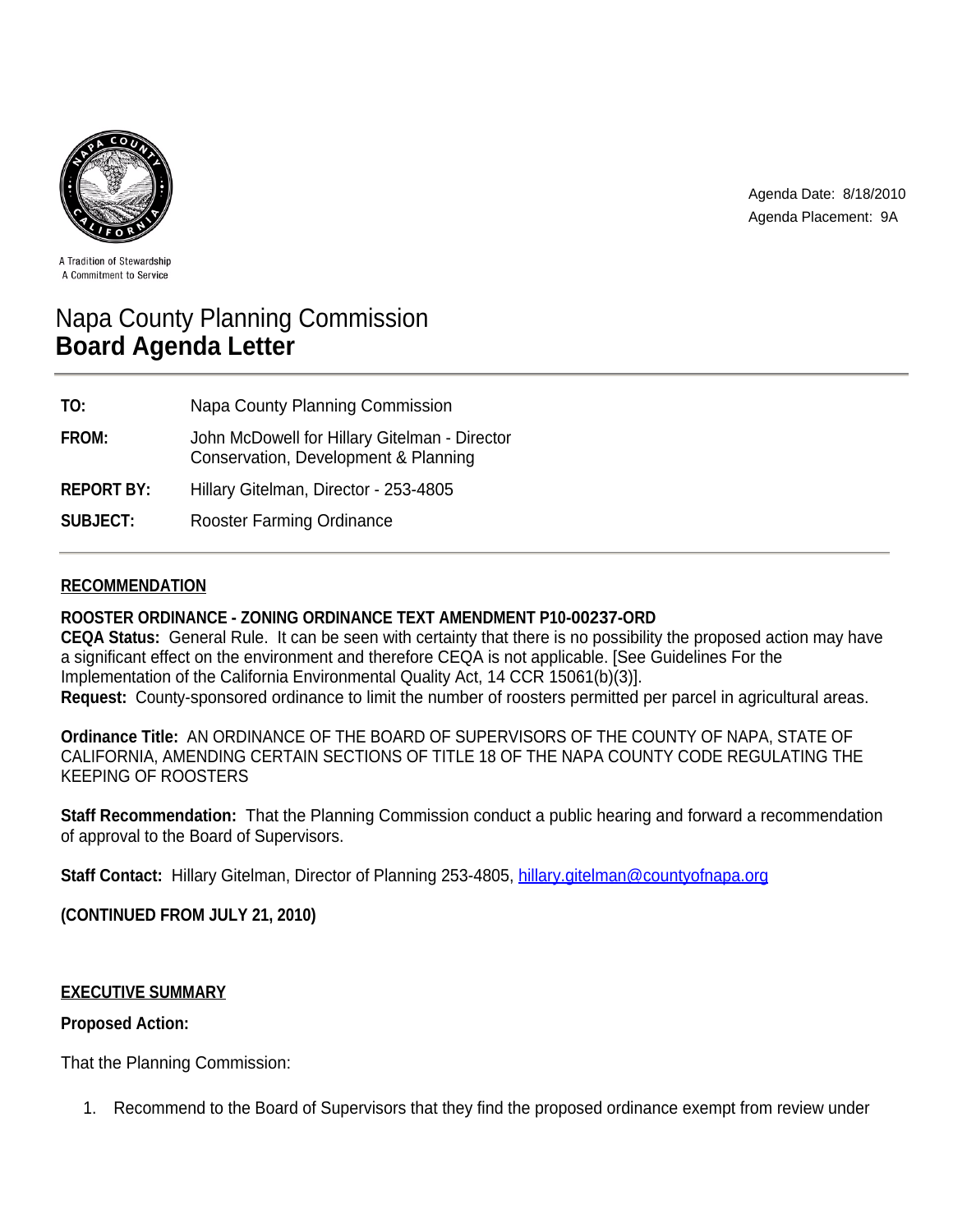the California Environmental Quality Act (CEQA) pursuant to the General Rule (CEQA Guidelines Section 15061(b)(3)) that CEQA does not apply where it can be seen with certainty that there is no possibility of a significant environmental impact.

2. Recommend to the Board of Supervisors that they find the proposed ordinance consistent with the Napa County General Plan for the reasons articulated in this staff report and adopt the proposed ordinance.

### **Discussion:**

The Commission began consideration of this item on July 21, 2010. At the conclusion of that hearing, the Commission continued the item to August 18, 2010 and directed staff to provide additional information including methodology for determining rooster maturity, reporting on zoning practices in other jurisdictions, and augmenting the proposed ordinance to allow a permitting process for rooster keeping in excess of the per parcel limit. Use of the word "mature" would ensure there is no constraint on local food production or on legitimate breeding activities, since chickens (including roosters) that are raised for meat are slaughtered before they are a year old, and breeders can generally identify desirable characteristics in male birds before that age. Attached to this report is additional information on determining rooster maturity and on keeping practices. The attached revised ordinance contains a provision for a staff-issued administrative permit to authorize rooster keeping in excess of the limit. Property owner's seeking an administrative permit will need to demonstrated that the operation complies with a set of ordinance-specified standard measures.

### **FISCAL IMPACT**

Is there a Fiscal Impact? No

#### **ENVIRONMENTAL IMPACT**

General Rule. It can be seen with certainty that there is no possibility the proposed action may have a significant effect on the environment and therefore CEQA is not applicable. [See Guidelines For the Implementation of the California Environmental Quality Act, 14 CCR 15061(b)(3)].

#### **BACKGROUND AND DISCUSSION**

This staff report augments the staff report for the July 21, 2010. Please refer to the July 21st report for general background information.

At the Planning Commission meeting on July 21, 2010, the Commission heard from multiple breeders, including breeders from Napa County, Hayward, San Pablo, and elsewhere, who were opposed to the proposed limit because it would constrain their existing activities in unincorporated Napa County. Representatives of a polutry breeders association also spoke, and the Commission requested that the proposed ordinance provide a process by which a legitimate breeder could apply to exceed the proposed limit on the number of mature roosters. As a result, the proposed ordinance (attached) has been revised to provide for an administrative permit in instances where a breeder proposes to exceed the quantitative limit on mature roosters. Administrative permits are less expensive to obtain than use permits, and do not involve a public hearing by the Planning Commission. Public notice is required, however, and decisions by the Planning Director to grant or deny an administrative permit are appealable to the Board of Supervisors.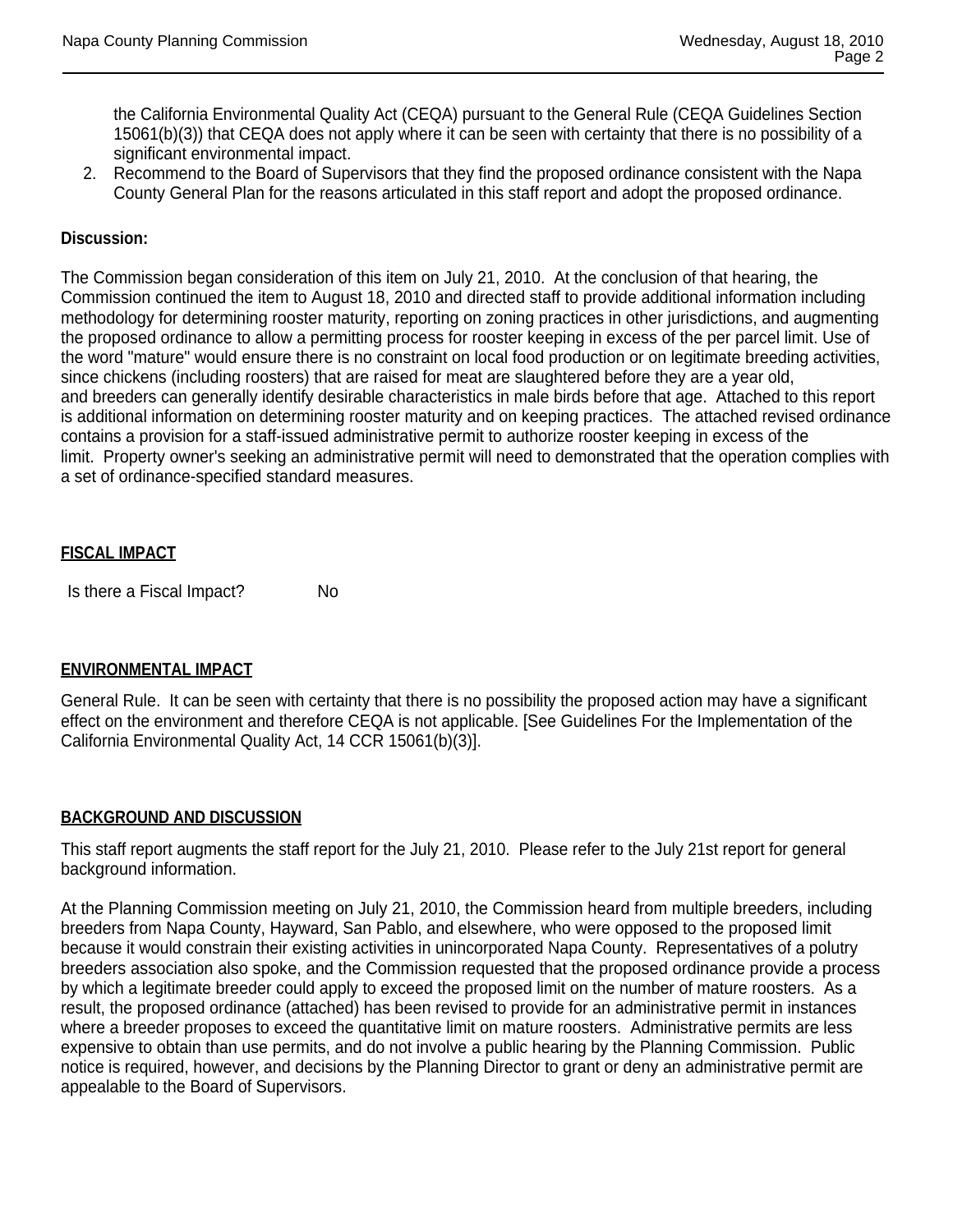Additionally, the proposed ordinance includes the added text of "mature" rooster to address concerns that property owners would be in violation of the code if they had a temporary number of in-mature roosters. Staff has attached an email discussion regarding identifying mature roosters.

The Planning Commission also questioned how other agricultural counties have grappled with rooster farming from a land use perspective. The following table is a sample survey of 14 California county jurisdictions. The table provides a brief description of relevent regulations as they relate to rooster keeping.

| <b>Jurisdiction</b> | <b>Description</b>                                                                                                                                                                                                                                                                            | <b>Relevent Code</b><br><b>Section</b> |
|---------------------|-----------------------------------------------------------------------------------------------------------------------------------------------------------------------------------------------------------------------------------------------------------------------------------------------|----------------------------------------|
| Alameda             | Animal Fancier Permit - More than 75 poultry on ag<br>zones requires a permit. No specific limit.                                                                                                                                                                                             | Title 5.12.090                         |
| Colusa              | Twenty five or more poultry requires a use permit. One<br>additional animal may be kept for each one thousand<br>square feet of area by which such parcel exceeds one-Article 6.04<br>half acre. Temporary club projects exempt (4-H, FFA,<br>$etc.$ ).                                       |                                        |
| Contra Costa        | Specific structure setback requirements.                                                                                                                                                                                                                                                      | Article 84-14.1402                     |
| <b>Lake County</b>  | Animal Density Standards for rural residential- 24<br>chicken per 20,000 sqft. No density requirements for<br>Ag zones.                                                                                                                                                                       |                                        |
| Marin               | No limits on fowl. Use permit for exotics, not native<br>animals.                                                                                                                                                                                                                             | Title 22.32.030                        |
| Riverside           | No male crowing fowl on less than 20,000 sqft. No<br>more than 10 male crowing fowl on 20,000 to 40,000<br>sqft 20 mature males allowed in excess of 40,000<br>sqft Must be enclosed and meet setback standards.<br>Crowing rooster permit for 7 or more roosters. 4-H and<br>FFA exceptions. | Chapter 6.05 and 17.206                |
| Sacramento          | Only allowed on a 10,000 square foot lot or greater.<br>Conditional use permit to keep rooster as a hobby in<br>residential zones.                                                                                                                                                            | <b>NA</b>                              |
| Santa Clara         | Specific ordinance on rooster keeping. Permit<br>required for 5 or more roosters.                                                                                                                                                                                                             | Chapter X                              |
| Solano              | Watershed and Conservation Districts use permit<br>required. Otherwise no restrictions on Agricultural<br>lands.                                                                                                                                                                              | Article 28                             |
|                     |                                                                                                                                                                                                                                                                                               |                                        |

# **Survey - Rooster Regulations Sample Counties**